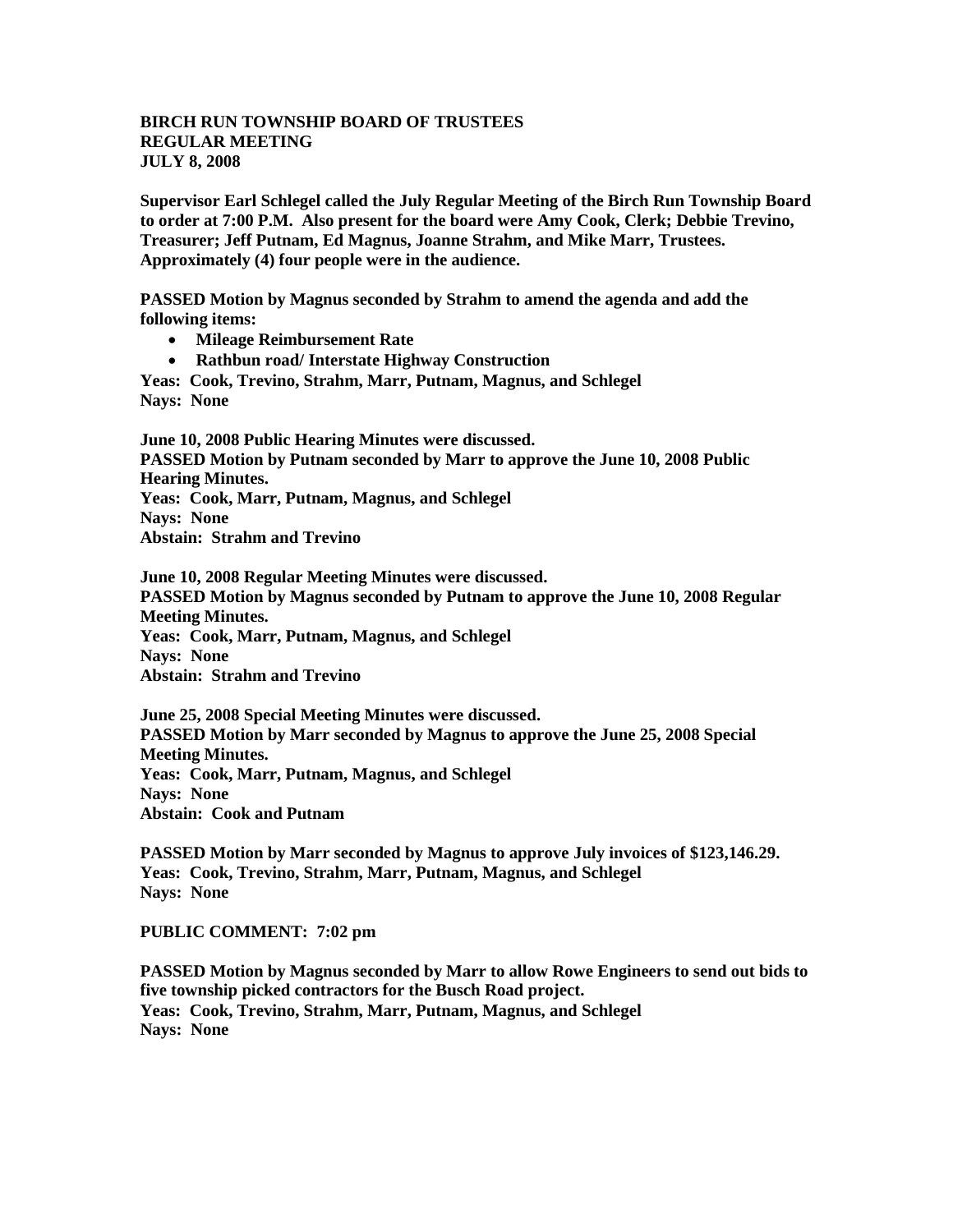**PASSED Motion by Magnus seconded by Marr to allow Earl to negotiate a contract with the Interstate Highway Construction to use Rathbun Road to Dixie as access off the expressway, with the Township replacing two cross tubes and IHC grinding and reasphalting the road when they are finished.**

**Yeas: Cook, Trevino, Strahm, Marr, Putnam, Magnus, and Schlegel Nays: None**

**PASSED Motion by Magnus seconded by Putnam to approve amendments to the Nuisance Ordinance 2006-04 Section B-12.** 

**Original wording:"Occupied parcels of 2 or more acres in size which contain buildings and/or structures shall maintain an effective firebreak by removing brush, grass or weeds or a combination of weeds and grass so as not to exceed 10 inches in height within 30 feet of any buildings and/or structures."**

**Amended wording: "It shall be the duty of the owner or occupant of said parcel (hereafter collectively "Owner") to maintain the lawn area surrounding the building or other structure to destroy the noxious weeds before they reach a seed-bearing stage, and to prevent said weeds from perpetuating themselves and from becoming a detriment to public health."**

**Yeas: Cook, Trevino, Strahm, Marr, Putnam, Magnus, and Schlegel**

**Nays: None**

**PASSED Motion by Marr seconded by Putnam to approve amendments to the Municipal Civil Ordinance 1998-1 Section 9 (Penalty Costs) A-C.**

## **Section 9: MUNICIPAL CIVIL INFRACTION PENALTY**

- **(A) The first violation of a Birch Run Township Ordinance which ordains that the penalty is in accordance with this Ordinance, is responsible for a municipal civil infraction and is subject to a civil fine of not less than \$25.00** *\$50.00***, plus costs**
- **(B) The second violation of a Birch Run Township Ordinance which ordains that the penalty is in accordance with this Ordinance, is responsible for a municipal civil infraction and is subject to payment of a civil fine of not less than \$50.00 \$***100.00***, plus costs.**
- **(C) The third violation of a Birch Run Township Ordinance which ordains that the penalty is in accordance with this Ordinance, is responsible for a municipal civil infraction and is subject to payment of a civil fine of not less than \$100.00**  *\$200.00***, plus costs.**
- **(D) The fourth violation of a Birch Run Township Ordinance which ordains that the penalty is in accordance with this Ordinance, is responsible for a municipal civil infraction and subject to payment of a civil fine of not less than \$500.00, plus costs.**
- **(E) Each subsequent violation of a Birch Run Township Ordinance which ordains that the penalty is in accordance with this Ordinance, is responsible for municipal civil infraction and is subject to payment of a civil fine of not less than \$1,000.00, plus costs.**

**Yeas: Cook, Trevino, Strahm, Marr, Putnam, Magnus, and Schlegel Nays: None**